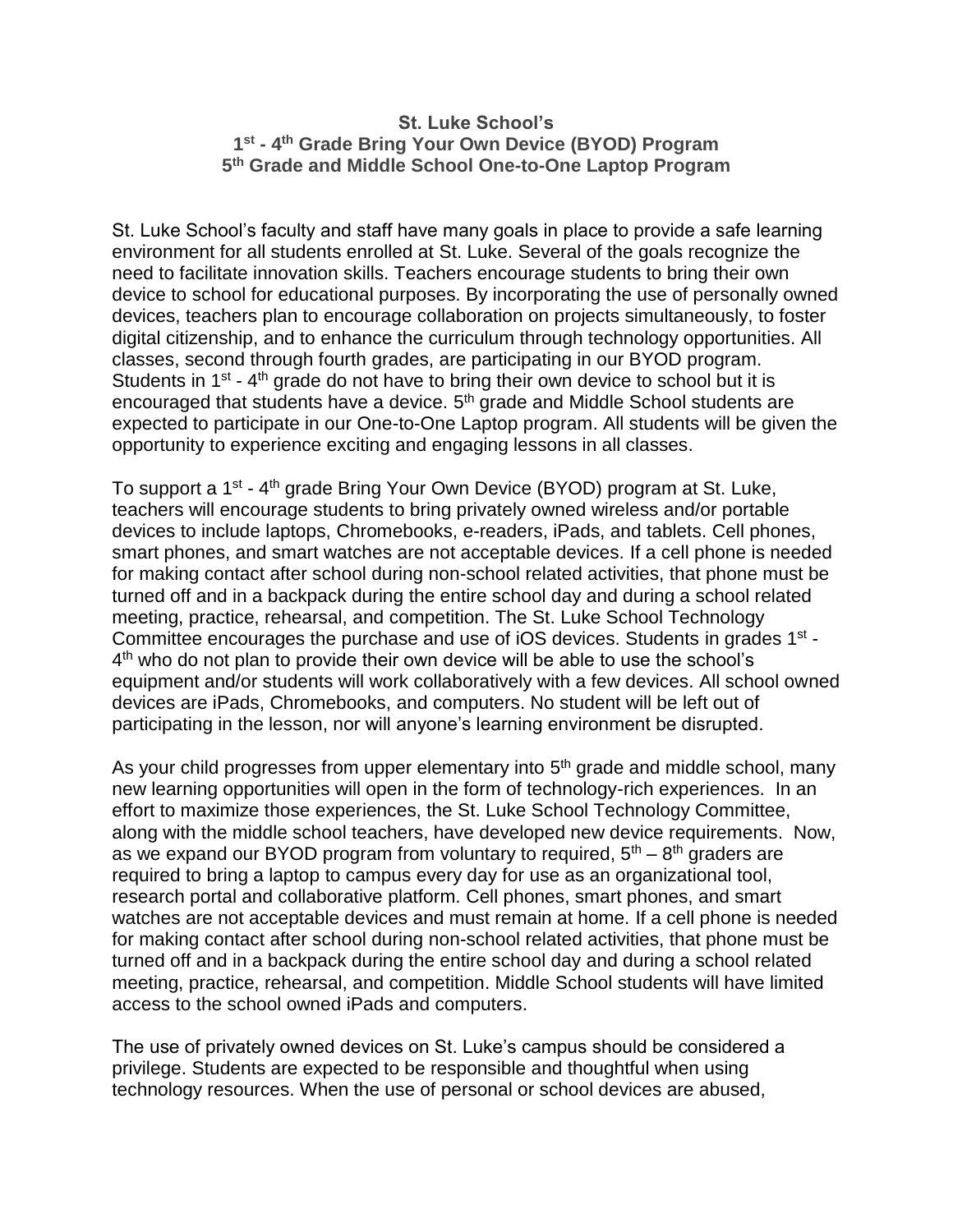privileges may be taken away and other consequences may apply. When respected, all will benefit from the experiences and opportunities provided by the program.

In order to be a participant in this program and/or use school devices, parents and students must sign and adhere to an Acceptable Use Policy. Our faculty and staff and administration are looking forward to the exciting, educational opportunities that our BYOD and One-to-One Laptop Programs will bring to our students. We appreciate the parents and students' support and understanding. Your suggestions and feedback will be welcomed and encouraged.

## **St. Luke School's Acceptable Use Policy**

Expectations of St. Luke School's BYOD Program, One-to-One Laptop Program, and use of school owned devices include the following:

- Cell phones, smart phones, and smart watches are not acceptable devices and must remain at home. If a cell phone is needed for making contact after school during non-school related activities, that phone must be turned off and in a backpack during the entire school day. Cell phones must be turned off and in a backpack during a school related club meeting, rehearsal, or sports/competitive team practice and competition.
- Students will only use appropriate educational applications on all devices, personal or school owned. They may access only files or Internet sites which are relevant to the classroom instruction. Students are not allowed to use apps to call, text message, email, or electronically communicate with other students, parents, friends, and family during the school day or during a school related club meeting, rehearsal, or sports/competitive team practice and competition through unapproved means of communication. An example of an approved web-based collaboration source is Google Classroom and the communication will be a part of the classroom instruction and/or lesson assigned. Inappropriate communication or use of technology is unacceptable.
- Students may not use devices to record video, take photos, or post video and/or photos without the permission of a teacher or staff member of St. Luke School.
- Students must comply with a teacher's request to shut down/turn off, silence, or close the screen of any device. Devices must be turned off when not being used instructionally. Students may only turn on and use devices on days and at times teachers specifically instruct them to and only in areas of the school building where permission has been granted. The use of devices is not allowed between 8:00 and 8:30 a.m. while getting ready for school to begin, in the locker room, the restrooms, or the hallway during class changes, or in the cafeteria during lunch, nor during dismissal between 3:05 and 3:30 p.m.